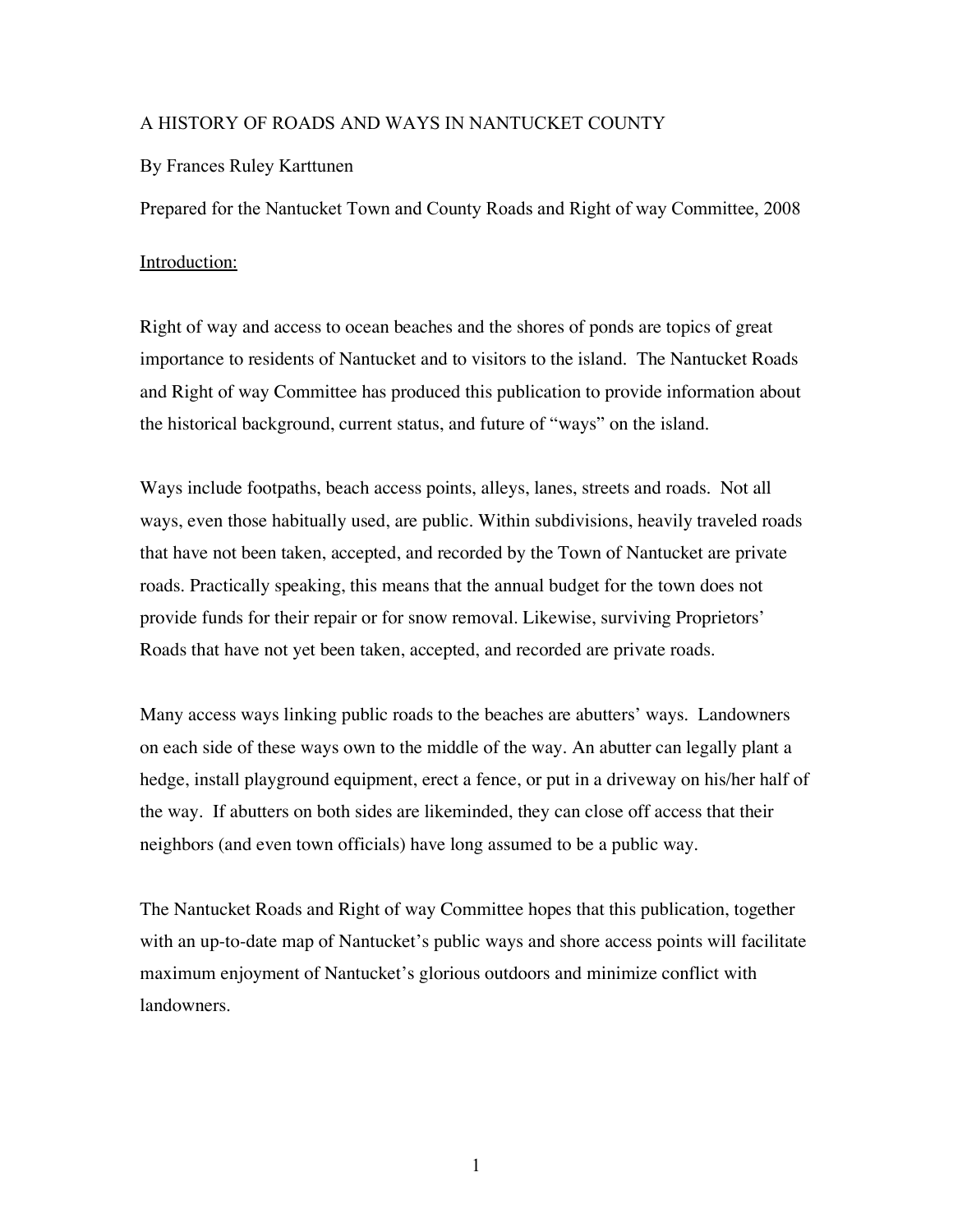#### History of roads and ways on Nantucket:

# *Indian trails between settlements*

On the nearby mainland there still exist some trails that date from before the arrival of the Mayflower Pilgrims. These are known as "ancient ways." One of them was used by the Mashpee Wampanoags and is said to be "still discernible among the maze of contemporary housing developments." Points along these ancient ways were marked with prominent stones, upon which passers-by piled more stones or small branches.

If there were such marked trails on Nantucket, they have been lost, along with Nantucket's Wampanoag population, which fell victim to a lethal epidemic in the winter of 1763-64. The survivors of the epidemic were few in number and either left the island or melded into Nantucket's community of people of African heritage. With no one left to maintain them, any markers that may once have existed were obliterated by weather, trampling by domestic animals, and clearance for agriculture.

The names of Nantucket Indian villages (Wammasquid, Squatesit, Occawa, Sakadan, and Miacomet) survive in old records, but there is hardly any mention of trails connecting them. The oldest maps of Nantucket that show roads or paths across the island date from more than a century after the first English settlers arrived in 1659.

A few Indian deeds from the 1600s mention paths, but they also mention cart tracks and even a "highway" in Quaise. The wheeled vehicles of the English settlers probably followed earlier Indian footpaths.

Today's Nantucketers recall walking an "Indian Trail" along the edge of Quanaty Bluff behind the houses on Orange Street from Stone Alley to Flora Street. It has since been blocked by landscaping and fences. Unfortunately, there is no historical documentation about this footpath.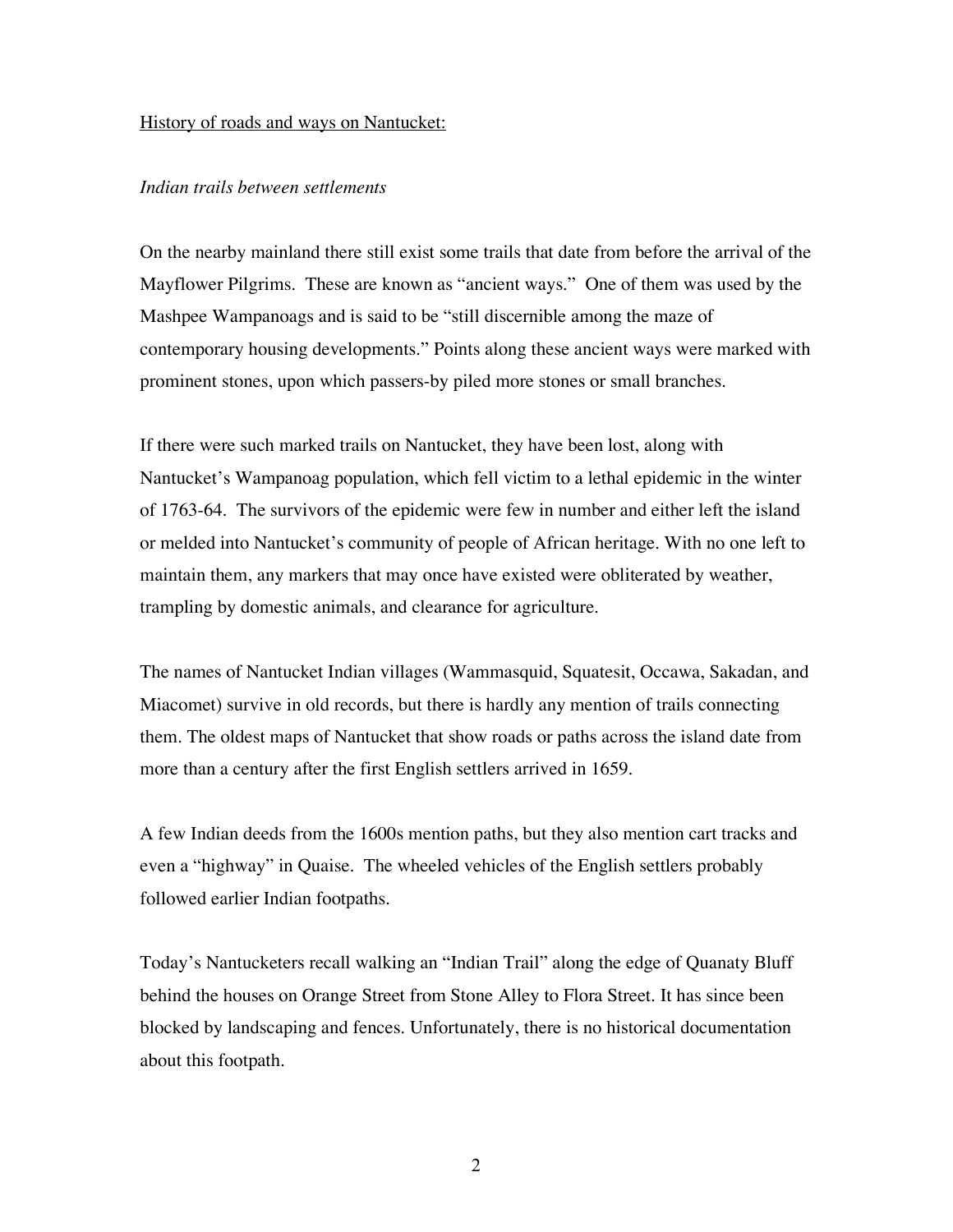Likewise there was a public way along the Cliff that was still in existence in the late 1800s. It survived long enough to be photographed but has since been lost.

Nonetheless, there have undoubtedly been paths along all the high bluffs on the island. A 1775 document in the Nantucket Registry of Deeds describes a public way that ran along the coastal bluff from the South Shore past Tom Never's Head all the way to Siasconset. This way was to be maintained for the public in perpetuity even in the case of coastal erosion.

Historian Edouard A. Stackpole observed that historically a footpath ran from the village of Siasconset all the way to Quidnet, and that the United States government cut the path in half in 1843 by constructing Sankaty Head Lighthouse on top of it. The segment of the footpath from the center of the village of Siasconset to Sankaty Head still exists as a public way thanks to an 1892 deed from developer William Flagg.

# *Early colonists' road layouts and footpaths*

There are no topographical maps of Nantucket from the 1600s. The 1772 Tupper map just shows livestock fences. The 1820 Thomas Mitchell map shows the livestock fences and some roads: one exiting the fence-enclosed town through a gate on the west side and going to Madaket; another exiting the south side of town through the Newtown Gate and heading eastward to Siasconset with a branch off to the northeast to Quaise; and another branch through the Middle Pasture leading to Quidnet, Polpis, and Wauwinet.

The legal notion of road layout in Massachusetts dates to 1846, and even after that Nantucketers were resistant to the notion. Harking back to the 1820s, and likely all the way back to the 1660s, Nantucket attorney Henry Barnard Worth wrote of ways across the island and around the island's ponds that there was no evidence of "traveled use" staying to particular routes and that insofar as people did stick to the same ways, "it was more because they were open and not with the purpose of following" a particular line.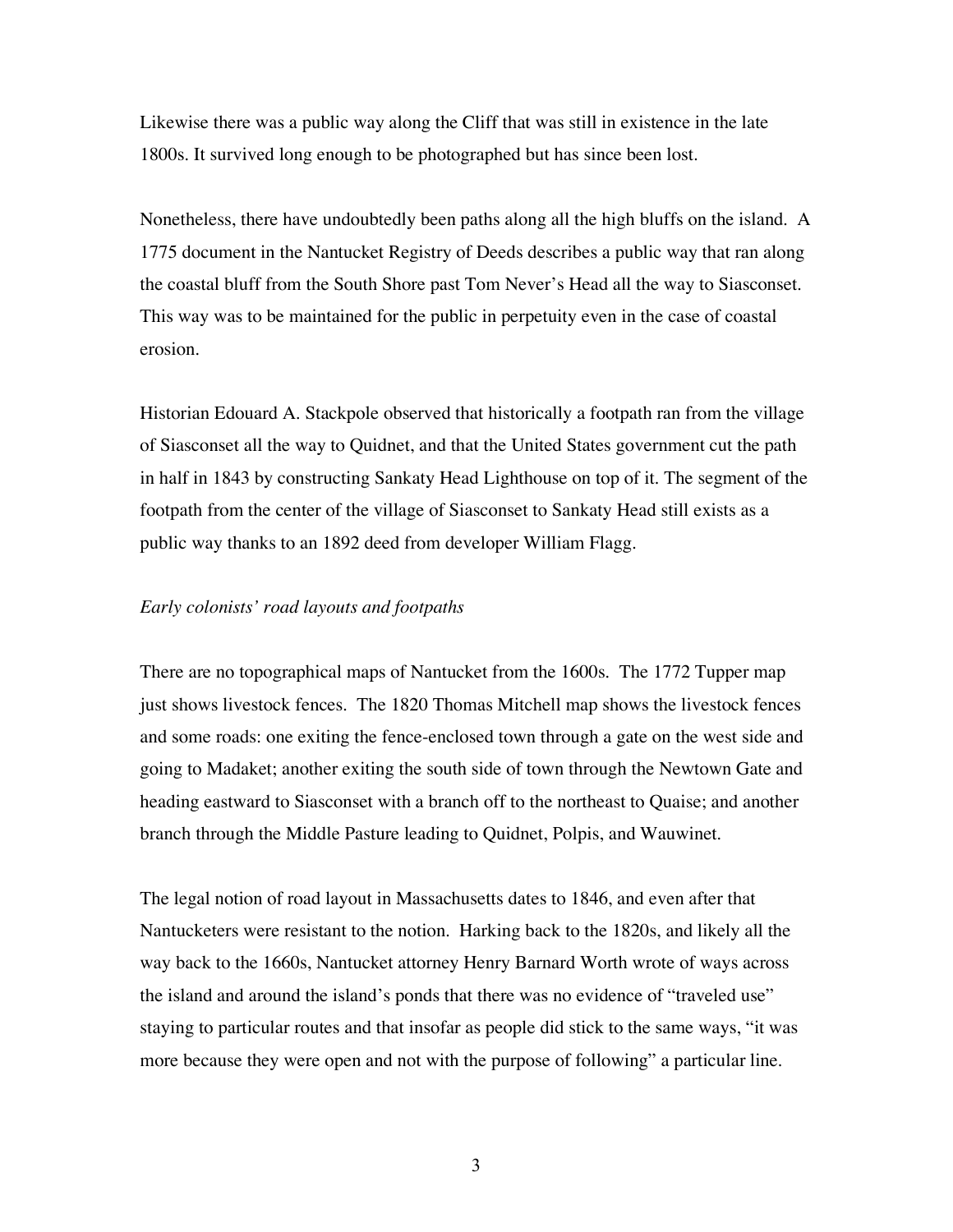# *1799 roads*

During the presidency of John Adams, all the towns of the young United States of America were required to submit to the federal government a list of the streets in each town. This was for the purposes of taxation, and there was probably little enthusiasm for the task. Furthermore, according to a visitor to Nantucket from Philadelphia, "Such is the simplicity of this primitive place, and so small the resort of strangers, that the streets which have branched out had never any names given to them, until the assessment for the direct tax under President Adams." Nantucket's assessor, Isaac Coffin, finally submitted a list of exactly one hundred streets in the Town of Nantucket. He had apparently had to invent names for some hitherto nameless streets, and this included such patriotic names as Liberty Street, Federal Street, Union Street, Washington Street, and Jefferson Lane. For a while in the nineteenth century Main Street was renamed State Street. According to the Philadelphia visitor, Quaker Nantucketers resented the names and would not use them. Nonetheless, most of the 1799 streets still exist and their 1799 names have survived with them.

Henry Barnard Worth wrote of the street-naming project that, "In Nantucket this work was under the supervision of Isaac Coffin, Esq. His list of streets was recorded in the Registry of Deeds, and is of the highest value for historical purposes, as it not only delineates and names all existing ways, but designates the owners of three hundred houses and localities." The list currently in the Nantucket Registry of Deeds is not, however, Isaac Coffin's original, but a copy made around 1818.

In 1846 the Commonwealth of Massachusetts established a multi-step procedure for establishing a public way that involves surveyors laying out the way and creating a plan, posting public notice of intention to take the way, taking the way as designated on the plan, accepting the way, and recording it. If all steps are completed, the municipality becomes legally responsible for maintaining the way (that is, keeping it in good repair and removing snow) and liable for injury caused by failure to do so.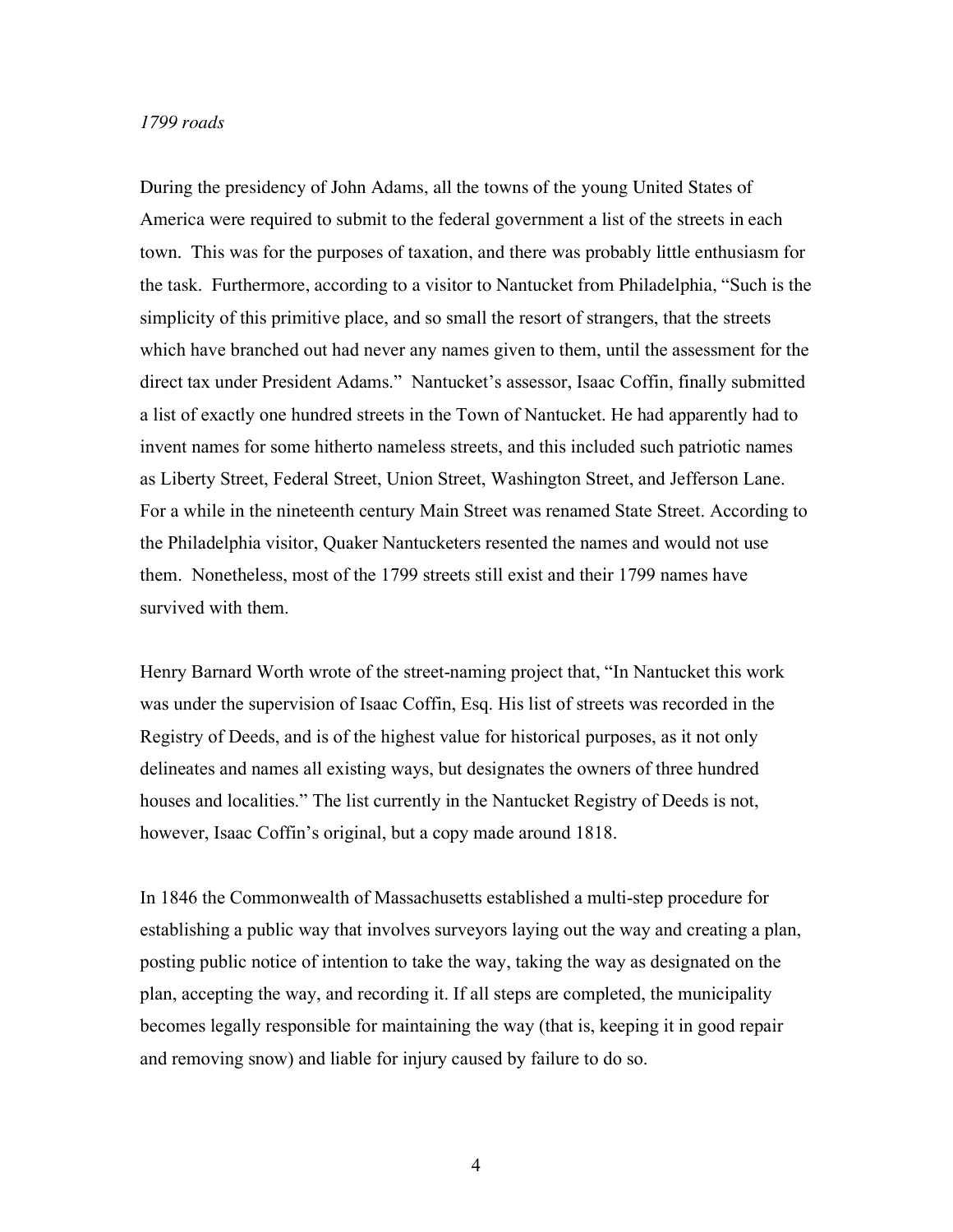Because of maintenance expense and liability, municipalities have been unwilling to make all existing thoroughfares into public ways, and this has been especially true on Nantucket. Henry Barnard Worth, in a 1911 opinion concerning the Town of Nantucket's resistance to taking the old Proprietors' Roads, the ways along the shores, and the margins around the island's Great Ponds, wrote "If a different view had been taken, the town would be under the obligation of maintaining and keeping in repair all roads that had been dedicated before 1846. How extensive a burden this could be can be appreciated by estimating the circumference of these ponds and the lengths of adjacent shore lines, when it would become apparent how many miles more of roads the town of Nantucket would be obliged to maintain, than at present."

Worth added, "If hereafter in any of these cases, public convenience and necessity ever require, the town of Nantucket can lay out these roads under the Highway Acts, and thereafter be liable for their repair and maintenance." That is what was done with varying success throughout the past century.

Although the Town of Nantucket sought to avoid the cost of maintenance of what Worth described as "remote private ways infrequently traveled," the 1799 streets were another matter. A long-standing assumption has been that the in-town streets on Isaac Coffin's list were exempt from the Commonwealth's 1846 requirements because of a March 1837 court decision that established them as public ways.

The substance of Folger versus Worth 1837 hardly seems an occasion for legalizing a hundred public ways. Benjamin Worth, a Nantucket field driver, came upon seventeen sheep loose in the streets of Nantucket with no one looking after them and, with the help of an assistant, impounded them. The owner of the sheep, Walter Folger, sued Worth and his helper for trespass. Folger's position was that the entire island, with the exception of lots that had been set aside to individuals, was common, undivided land belonging to the Proprietors. Since the streets had never been set off to any individual, the Proprietors owned them. Given that Proprietors could graze their animals anywhere on the common and undivided land, Worth had no right to impound sheep roaming loose in the streets.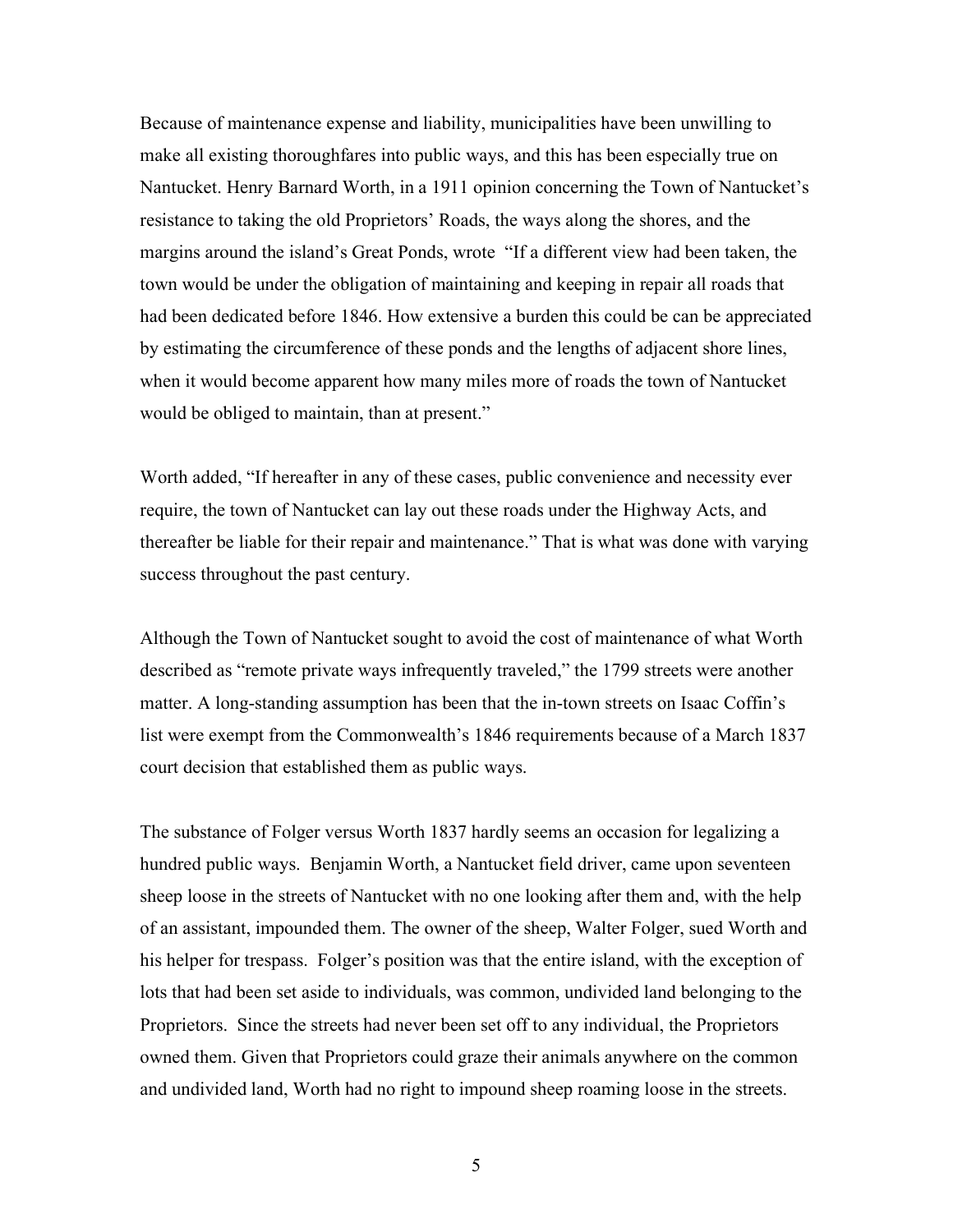The Supreme Court of Massachusetts saw it otherwise and ruled against Folger. By statute, field drivers in Massachusetts were authorized and required to impound all sorts of livestock, specifically including sheep, "going at large on public highways." The question to be decided was whether there were or could be public highways on Nantucket. While acknowledging that there was "no record of laying out of any highway in Nantucket," yet highways did exist "established by long continued use and enjoyment." In fact, the opinion continued, "the streets of the town have been used as highways, from time immemorial." If it were otherwise, a citizen of the Commonwealth of Massachusetts or from any other state of the Union passing through the streets of Nantucket would be a trespasser, as would any Nantucketers who did not own a sheep common. If Folger's position prevailed, such individuals would be unable to pass from the wharf to the courthouse. Hence, the court decided, the Proprietors' ownership of streets and highways was subject to perpetual easement for the public.

A difficult question remained, namely "which and how many of the various tracks, which traverse the island, have been so much, so long, and so uninterruptedly used, as to show them to be highways." But there was no doubt that the streets of the Town of Nantucket, namely the 1799 streets, were public ways.

The Town of Nantucket relied on this decision until the 1930s, when—under pressure from increasing encroachment—it began the process of laying out, taking, and accepting in-town and out-of-town streets and roads, including the 1799 ones.

### *Proprietors' Roads*

Many Massachusetts communities began their existence in the 1600s as closed corporations with the intention of the proprietors' shares transitioning quickly to private ownership of specific pieces of land. Only on Nantucket did the proprietorship endure as a separate, parallel governing body, independent of Town Meeting.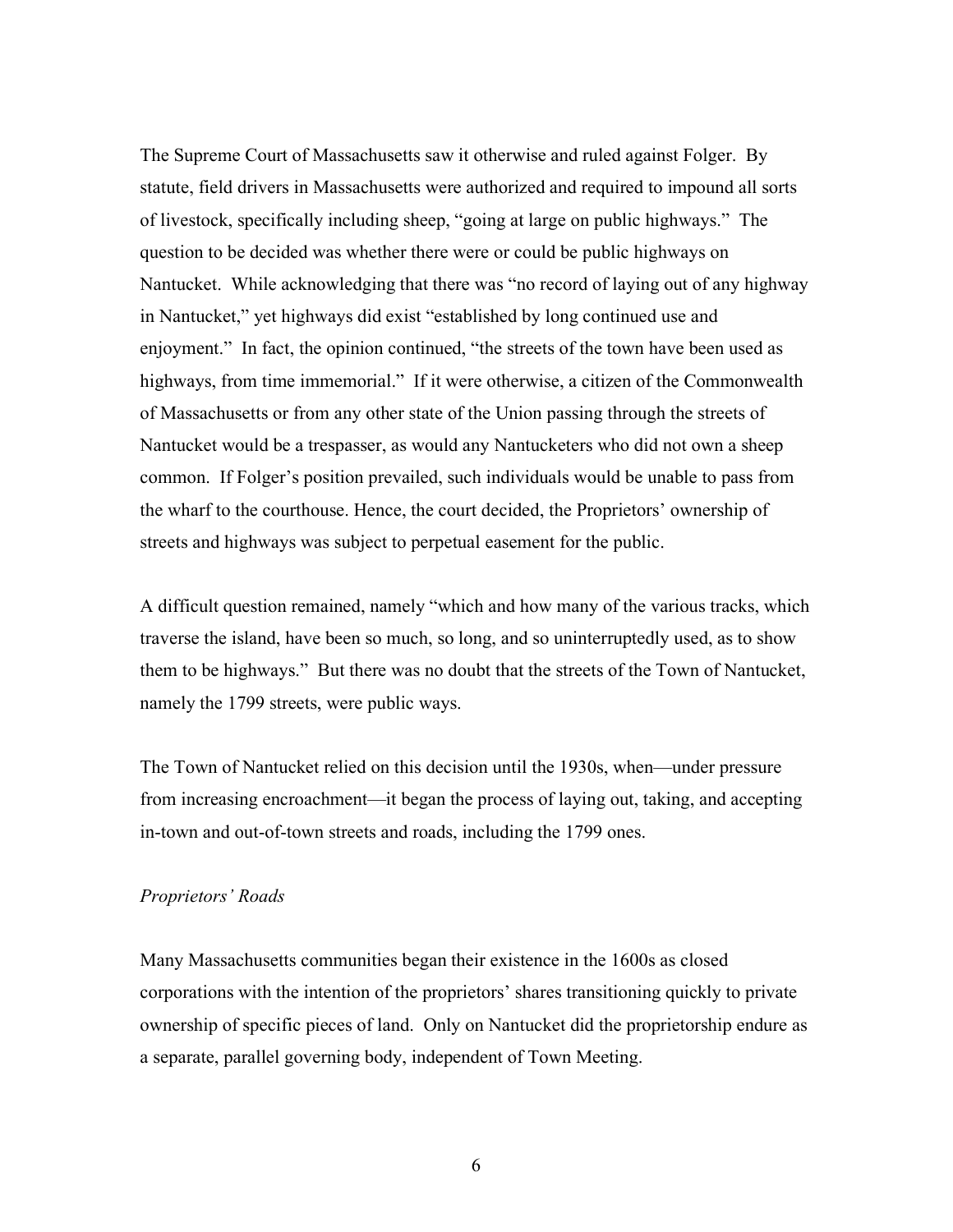Of the first investors in the English settlement of the island, each had a homestead lot set off for himself and his family. These original homesteads were clustered between the North Head of Hummock Pond and the North Shore around Maxcy's, Capaum, and Washing Ponds. In addition to a homestead lot, each of the original investors received a share in the rest of the land and the grazing rights purchased from the Nantucket Indians. This was the common, undivided land.

Each of the original twenty-seven shares in the common, undivided land was, in turn, divided into fractional sheep commons. Each common permitted its owner to graze a specific number of sheep, cows, or horses on Nantucket or Tuckernuck. There was the option of petitioning the governing body of the Proprietors to set off a specific piece of land in exchange for some or all of one's commons. Under these circumstances, the setoff land passed from the joint ownership and control of the Proprietors. In the beginning, the expectation was that grazing rights would be of such value that owners would retain them and pass them on to their heirs rather than trading them in for set-off land. As the population grew, these commons were inherited by an ever-increasing number of descendants, so that the number of commons held by any one person grew ever smaller. Moreover, through the several migrations of Nantucketers away from the island, many of the commons came to be held by persons unknown residing in locations unknown.

When English settlers first moved to Nantucket, they expected to grow grain crops and keep dairy cattle. It was immediately evident, however, that the soil and climate would not support such an endeavor, so sheep were imported, and the settlers turned to the wool industry. This, too, was insufficiently profitable, and whaling took its place as the dominant source of revenue. Sheep raising continued, however. In the mid  $19<sup>th</sup>$  century, both whaling and sheep raising went into rapid decline. After the Civil War, Nantucket turned to summer tourism as its economic mainstay. Grazing rights became largely irrelevant, and ownership of land, particularly land with views of Nantucket Sound or the Atlantic Ocean, became an attractive investment.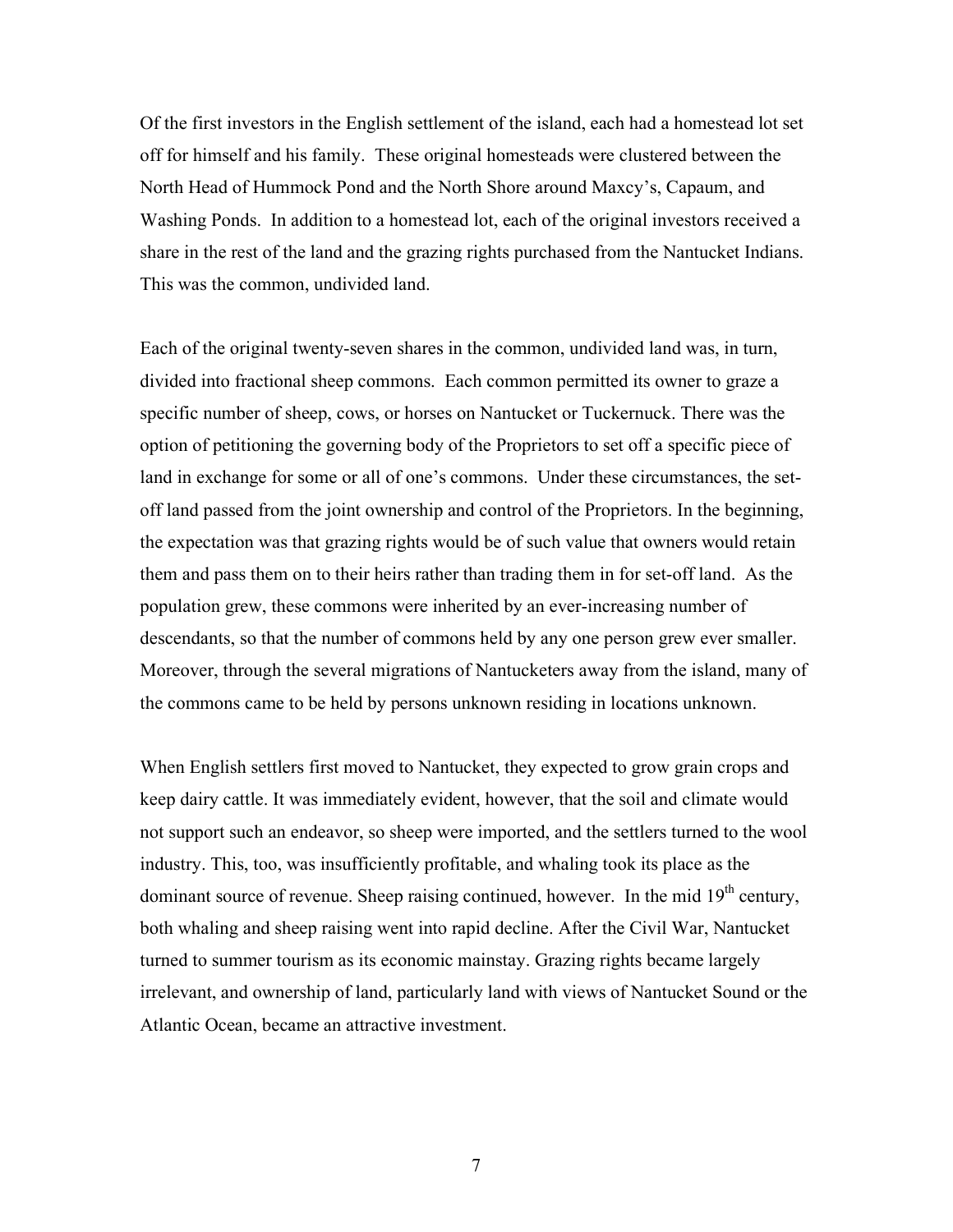As a few individuals began aggressive campaigns to acquire sheep commons and trade them for laid-out land, the Proprietors of the Common and Undivided Land on Nantucket might have been expected to pass out of existence, but in fact the institution has endured—however vestigially—to the present as the sole survivor among the early colonial proprietorships.

 The Proprietors' Roads were laid out in 1821 in reaction to the first massive trade of sheep commons for land. In 1816 a group of influential Nantucketers asked for set-off of a large tract of land near Siasconset known as Plainfield. The Proprietors resisted, the dispute went to the courts, and ultimately the Supreme Court permitted the set-off in 1821. In the same year Smooth Hummocks, Head of the Plains, and Trott's Hills were laid out and passed from the Proprietors' jurisdiction.

Alarmed by this first, early demand for carving up the island's common and undivided land into fenced private property, the Proprietors responded by laying out roads to insure that the public and its livestock would continue to have access to the remaining common land and to water, both fresh and salt. In 1821 they made the following layouts:

A road to the Town Pasture Roads 4 rods wide around all the ponds Roads 4 rods wide around the swamps Ten-acre strips of land along the shore-beach

In the Nantucket Registry of Deeds, Proprietors Book of Plans 1, there is an 1821 map of "roads in the Town Pasture" that shows the Town Pasture and roads to the west of the town together with Washing Pond, Maxcy's Pond, and Hummock Pound surrounded by the 4-rod buffer zones.

The 1821 Proprietors' Roads were not public ways; they were private roads owned by the Proprietors of the Common and Undivided Land, though designated for unrestricted public use.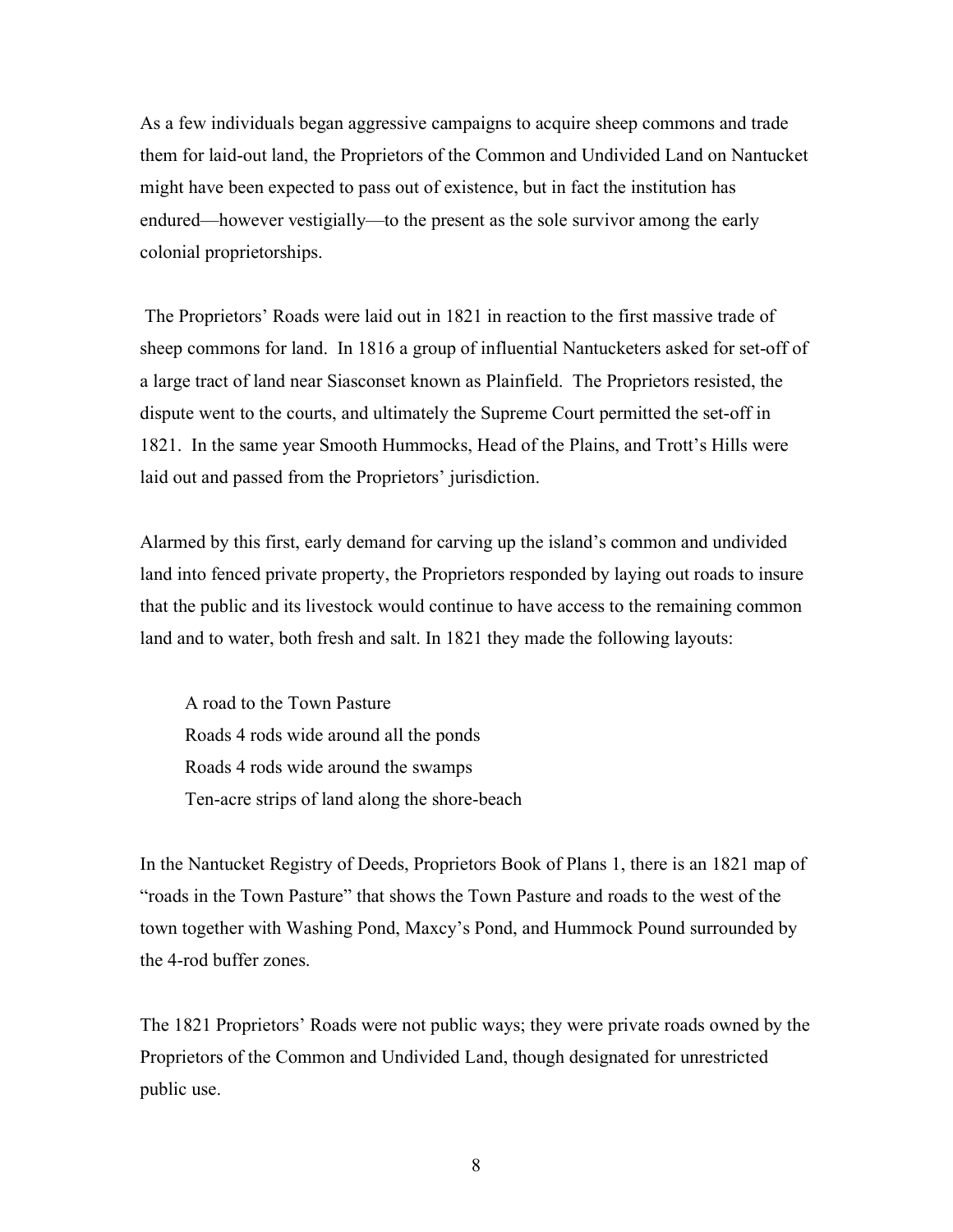In 1846 the Massachusetts Legislature passed the law mentioned above concerning public ways in the Commonwealth according to which, a municipality was required to keep public ways in repair or be exposed to damage suits. Moreover, in order for a municipality to assume responsibility for a public way, it had to be laid out according to set rules, accepted by the town at a legal meeting, and recorded. It might have been prudent for the Nantucket Town Meeting to retroactively accept the Proprietors' Roads, but it did not. The Town was satisfied that no liabilities had been incurred at the time the Proprietors laid out its roads for public use in 1821, a quarter century prior to the passage of the 1846 Massachusetts law.

Late in the  $19<sup>th</sup>$  century, when subdivision of the island's outlaying land became more active, doubt was raised that the Proprietors' laid-out strips of land along the shores and around the ponds and swamps had ever been used as traveled ways. Whatever naturally occurring rocks and other bounds that may once have existed had been disturbed and could not be located by surveyors.

In the early  $20<sup>th</sup>$  century there were efforts by individuals to trade in commons for Hummock Pond and Miacomet Pond in order to use them for fish hatcheries, and one individual who had managed to consolidate commons petitioned to exchange them for vast set-offs. Now very little was left of the common and undivided land. In 1912 some of the remaining land was set off to the Prospect Hill Cemetery Association and to the Nantucket Civic League.

In 1919 the Proprietors received a petition for a set-off of land from Wannacomet to the east, southeast, and south of Maxcy's Pond. In the petition, the rights of the public to roads within this division were acknowledged, but the burying ground of the first settlers is not mentioned. Nonetheless, a plan of land dated May 25, 1922, drawn by William S. Swift shows the old cemetery, labeled "Burying Ground, Proprietors of the Common and Undivided Lands on the Island of Nantucket" with an access way 20 feet wide running from Cliff Road to the northwest corner of the cemetery.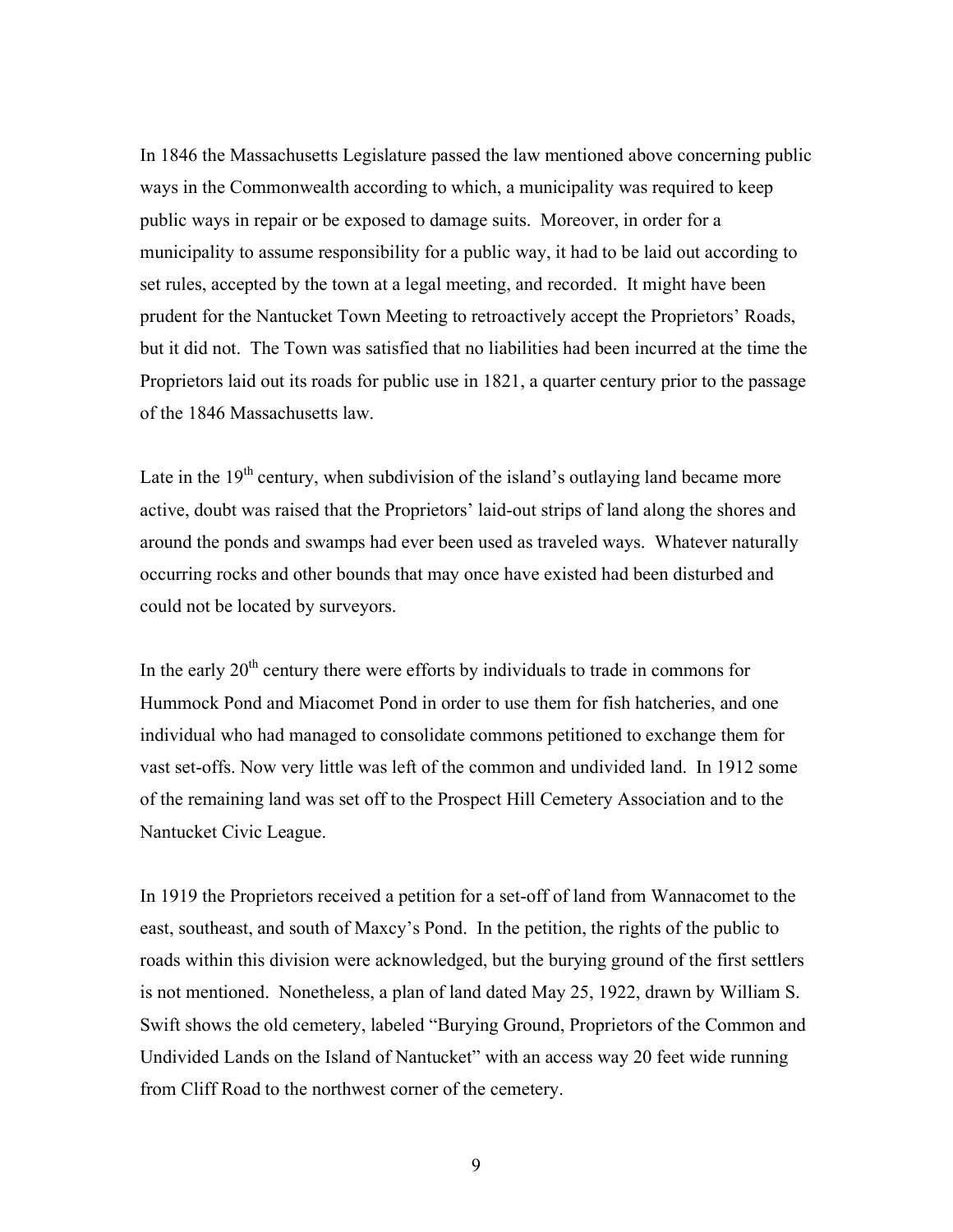At a meeting on June 14, 1973, of the Proprietors and the Nantucket Board of Selectmen, it was voted for the Town to take the following:

The Founding Fathers' Cemetery (now named the Founders' Burial Ground)

The Great Ponds (Hummock Pond, Miacomet Pond, Sesachacha Pond, Gibbs' Pond, and Coskata Pond) plus any rights-of-way around them

All lands with the exception of the Proprietors' Roads that had not previously been taken

Why did the June 14 vote exclude the Proprietors' Roads that had not been previously taken? The explanation appears to be that those remaining ways that the Town had not already taken were unpaved roads and non-existent paper roads for which the Town did not wish to assume liability.

At the 1973 meeting it was voted that the Proprietors, continuing to exist, should call another meeting before 2000 and thereafter hold meetings at fifty-year intervals. Just a decade later it was necessary to call the next meeting, because two of the three trustees for the Proprietors had died.

At present the Town of Nantucket owns almost all the remaining shares in the old proprietorship.

# *Land development and subdivision 1880-present*

As Nantucket's economy turned to summer tourism, real estate investors built large hotels, marketed old Nantucket houses as second homes for summer residents, and also foresaw a market for lots on which buyers could build their own private summer cottages.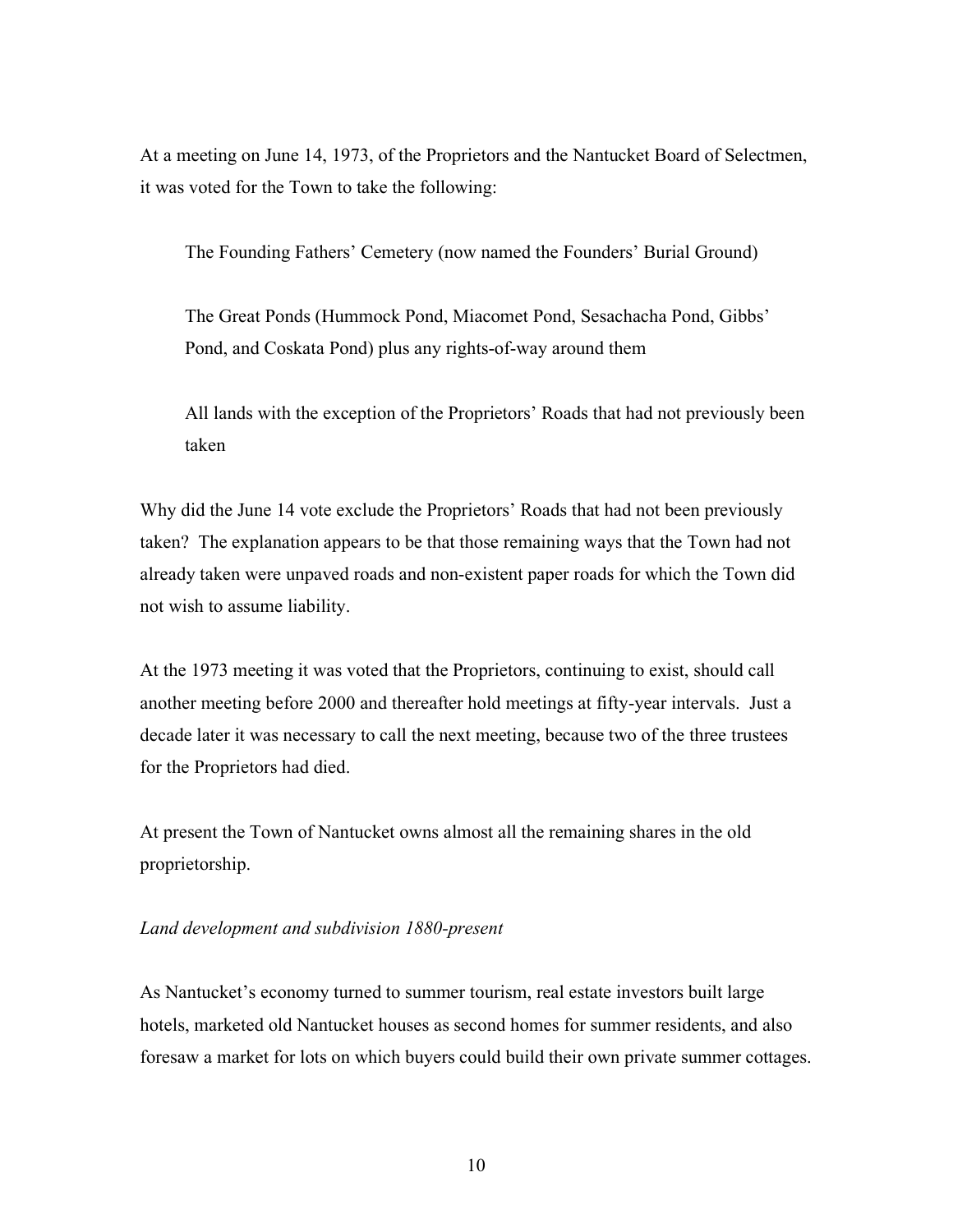The sites for subdivision and development were peripheral to the Town's historic center, with beach access and views of Nantucket Sound or the Atlantic Ocean.

In 1873 Captain Charles Moores set out to develop Nantucket Bluffs on the North Shore, while F. A. Ellis and Charles H. Robinson did the same for land in Siasconset south of the Gulley that marks the southern boundary of the old village of Siasconset. At about the same time Henry and Charles G. Coffin formed the Nantucket-Surfside Land Company. Their subdivision comprised a tract three miles long and one mile deep from Weweeder Pond in Surfside to Tom Never's Head. On July 4, 1881, the Nantucket Railroad Company initiated service between town and a depot in Surfside. Two years later, the four-story Surfside Hotel had a  $4<sup>th</sup>$  of July grand opening. A few lots were sold, but Surfside failed as a successful summer resort. By 1899 the railroad had been diverted to Siasconset, and the Surfside Hotel building had collapsed.

At the same time that the Coffin brothers were investing in Surfside, S. B. Tourtellotte of Worcester subdivided a large tract in Madaket into a couple of thousand lots, and speculators by the name of Lete and Wooding of New Haven acquired a tract with a harbor view at Quaise and subdivided it into five hundred lots. No buildings were erected in Quaise, and the land was sold for taxes.

Almost simultaneously, Boston partners W. and J. A. Veazie purchased the land between Hummock Pond and Long Pond and divided it into 1700 lots with the names Nauticon and Smooth Hummocks. Nothing was built there either.

Henry Coffin and a group of partners then created a 28-lot subdivision in what is now known as the Steps Beach area and named it Sherburne Bluffs. Further west, near what was then the Hinckley Farm, a tract of 240 lots was named Wannacomet Bluffs. Nothing sold.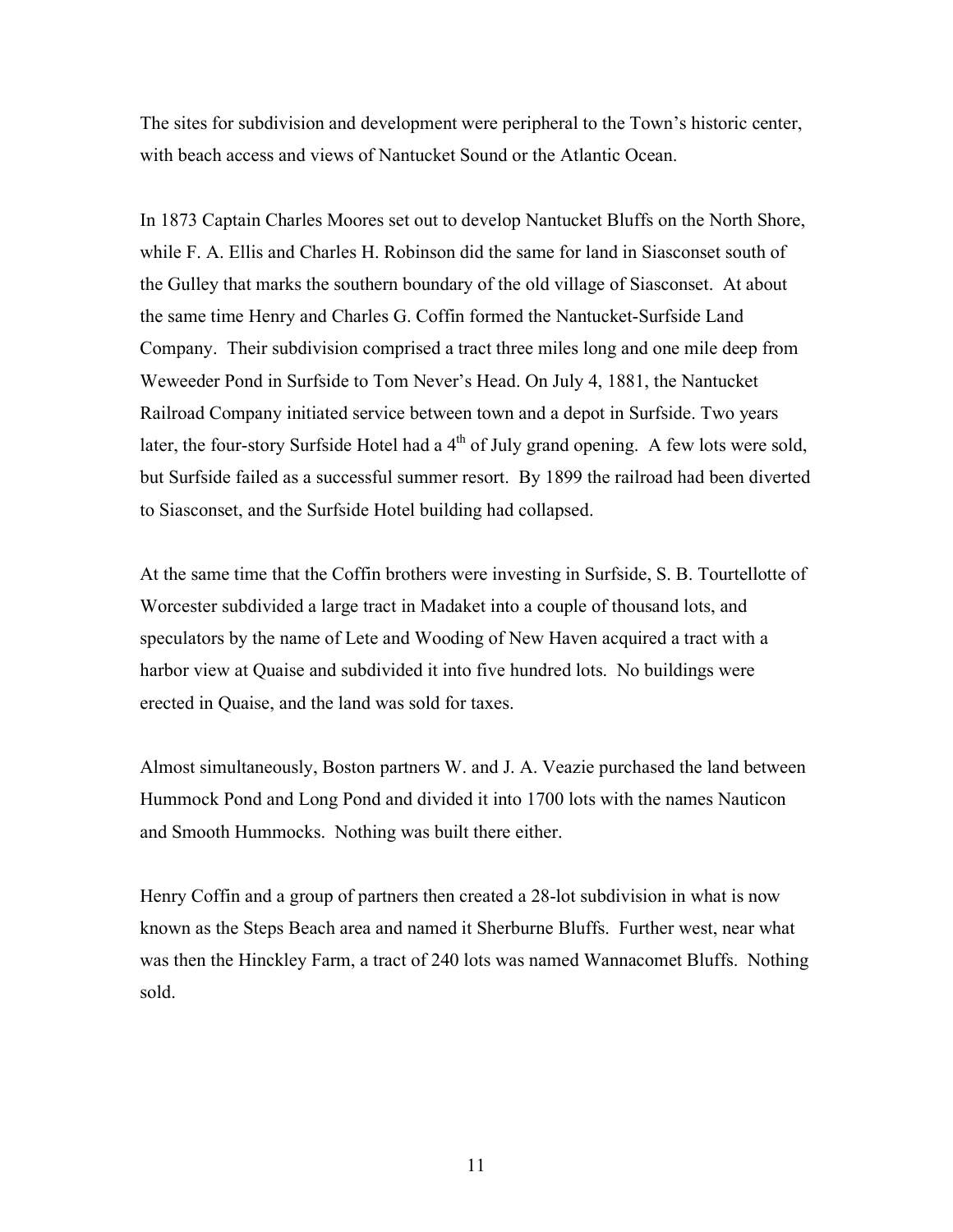E. H. Alley acquired land for subdivision in the Brant Point area, and Charles Robinson partnered with Alfred Swain in a venture called Clifton Springs. All of these efforts took place in the 1870s.

The 1880s and 1890s saw less grandiose ventures involving smaller tracts in Wauwinet, Sesachacha, Coatue, Sankaty/Siasconset, Monomoy, Miacomet, Dionis, Brant Point, and on the Cliff. Henry Barnard Worth wrote of these attempts at dense development, "In general, the land ventures near town have been successful, and also between Wauwinet and Low Beach. Those along the south side of the harbor, on Coatue, Surfside, Hummock Pond, and Madaket have been failures."

Two of the most successful efforts were in Siasconset: William Flagg's on the north side of the old village beginning in 1873, and Edward Underhill's south of the Gulley soon after. Underhill was credited with getting the railroad line extended to Siasconset.

A subsequent development scheme involved land at Tom Never's Head. (Tom Never was a Nantucket Wampanoag, a member of the Never family that was wiped out by the "Indian Sickness" of 1763-64.) In 1916 Franklin Smith and Edgar Linn purchased the old Southeast Quarter. The land they set out to develop extended from Tom Never's Pond westward for two miles along the South Shore and was bounded on the north by Milestone Road. The railroad tracks divided the tract diagonally into two halves, and a Tom Never's Head depot was built. On the Head itself the partners constructed Tom Never's Lodge, a large wooden building consisting mainly of a tower from which prospective buyers could view available lots in the subdivision. The timing could not have been worse, as the U.S.A. entered World War I the following spring. No one could be induced to buy a lot at Tom Never's, and the Lodge was abandoned. In 1938 the derelict building burned to the ground. Today a large and dense neighborhood occupies the area where the original enterprise failed.

Tristram's Landing was one of the late 20th-century subdivision projects that initiated island-wide in-fill and subsequent loss of open spaces. The idea for Tristram's Landing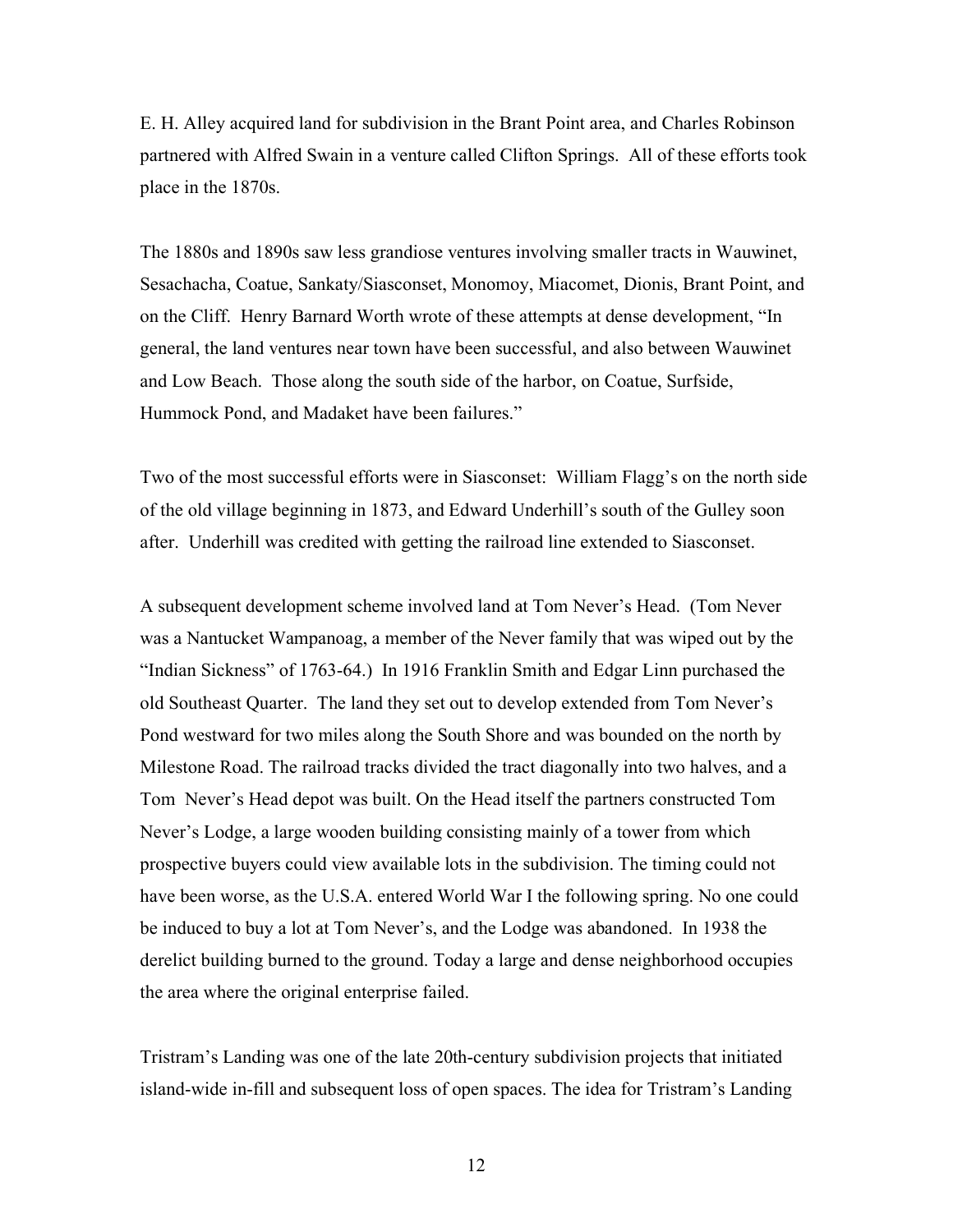began with a couple who visited the island on vacation in the mid-1960s and subsequently purchased land between Madaket Road and Long Pond with frontage on the South Shore. The ownership of the subdivision changed hands a number of times thereafter. Despite promises that the buildings would be harmonious with the landscape and with traditional island architecture, the "Towne House Village" component of Tristram's Landing alarmed Nantucketers to the point that the Historic Districts Commission, founded in 1955 to protect the architectural integrity of the town of Nantucket, was extended to the entire island in 1971.

At the same time Senator Edward Kennedy put forward a proposal for a "Nantucket Sound Islands Trust" with the intent to preserve open space and curb dense development. His initiative was opposed by those who feared loss of local autonomy and economic threat to local developers, and it was finally defeated and shelved.

In the 1973 town Annual Report the Planning Board reported that, "Many subdivisions involving greater numbers of lots were proposed than ever before." In 1981 the Planning Board remarked on the rapidly rising rate of subdivision and concluded, "Nantucket Island's rate of growth has accelerated dramatically during the late 1970's and the first two years of the 1980's…While these figures signify potential growing pains and problems that should be managed, growth also brings with it positive opportunities that should be taken advantage of."

 Since 1976, an average of 102 requests for subdivision have been submitted to the Nantucket Planning Board each year, with notable spikes and dips. Requests were high through the 1980s but fell precipitously at the end of the decade, rising again in 2005. The average number of denials of subdivision requests has been less than two per year.

The task of acquiring open land on Nantucket and preserving it from development has fallen to the Nantucket Conservation Foundation, the Nantucket Islands Land Bank Commission, the Nantucket Land Council, the Massachusetts Audubon Society, the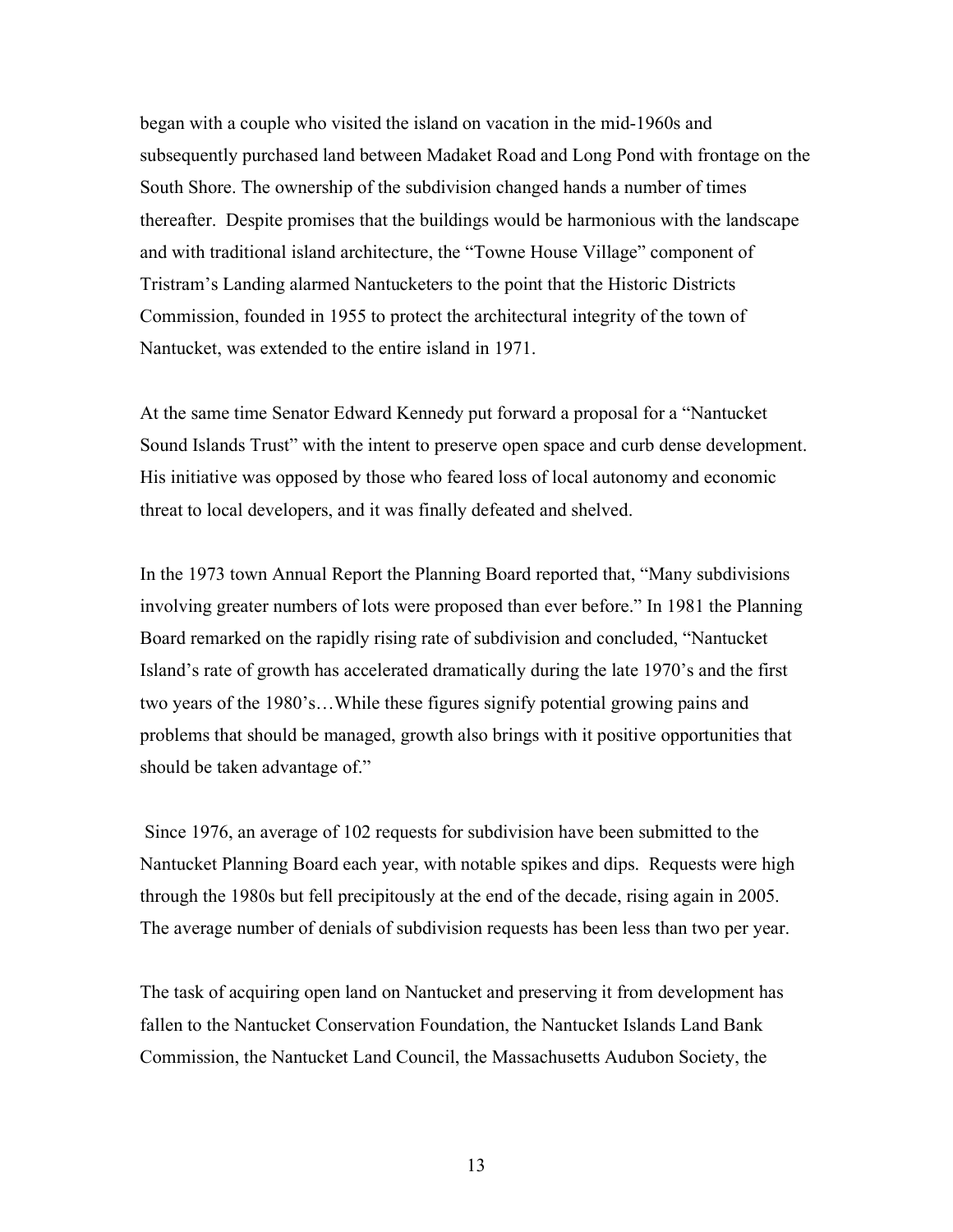Trustees of Reservations, the Boy Scouts of America, the Sconset Trust, the Madaket Conservation Land Trust, and private individuals.

### *Abutters' ways and alleys*

Many access points between streets and roads parallel to the shoreline and the beach itself are by narrow lanes between private properties. Likewise, there are narrow grassy alleys between houses in Siasconset and similar ways between Baxter Road and the public footpath between Sankaty Head and Siasconset. The assumption has been that these are public ways, and the blockage of any such way is greeted with vociferous protest. In some cases, protest has been well founded, but in a relatively large number of cases, it has been ruled that these are not public ways but abutters' ways. This means that the property owner on each side owns to the middle of the way. If adjacent neighbors decide to close the abutters' way entirely, they may do so. Over years this has led to the loss of many ways traditionally used by the public to reach the shore or the footpath or to take a shortcut between streets.

The reason that so many access points turn out to be private abutters' ways rather than public ways is that the Town of Nantucket never took the ways as public ways or, in a dismayingly large number of cases, the town initiated the process of taking them but failed to carry out all the steps mandated by the Commonwealth of Massachusetts, specifically the acceptance of the ways at Town Meeting and the recording of them thereafter. When the town became belatedly aware of this failure with respect to early 20<sup>th</sup>-century takings of ways, action was undertaken to rectify the situation, but abutters had closed a significant number of ways in the meantime.

# *'Sconset footpath*

Nantucket historian Edouard A. Stackpole wrote in 1973, "Undoubtedly, the most unusual feature of the path is that it is public (being owned by the town) and yet that it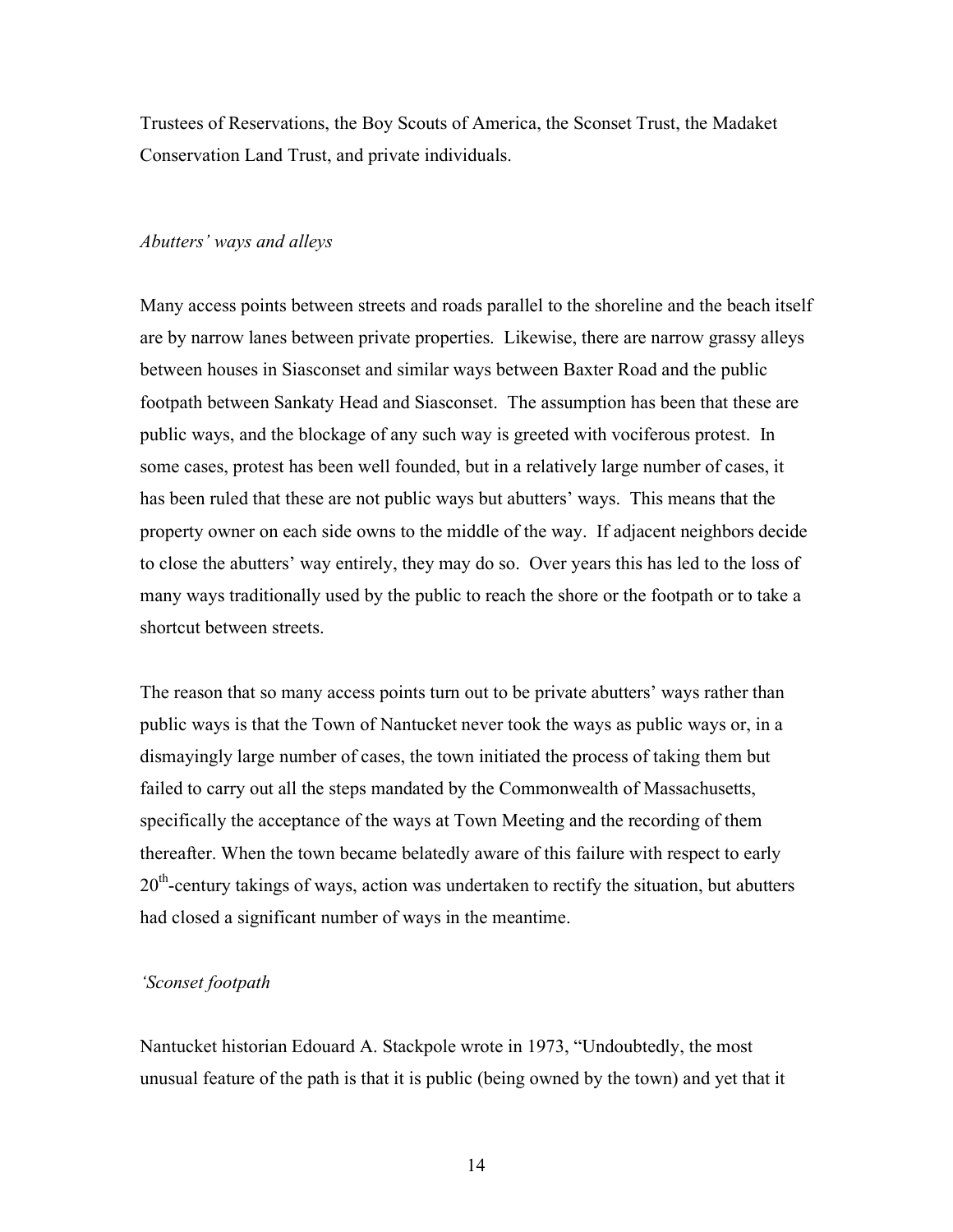leads directly across the front yards of all those owning property fronting on the bluff." Here is how that came about.

In 1873 William Flagg, a summer resident of Nantucket, obtained title to a large section of land between Siasconset Village and Sankaty Head in the section traditionally known as Plainfield. The title as originally obtained by Flagg gave him ownership to the foot of the bluff, but the Proprietors of Nantucket's Common and Undivided Land reserved for themselves the beach from the foot of the bluff to the high water line.

At the same time or soon after, Flagg acquired more land and made plans for subdivision into house lots. In this subdivision, he ran the easterly boundary of the house lots at what "he no doubt considered a safe distance from the edge of the bluff."

Ten years later Flagg petitioned the Proprietors for another set-off of "all the common land lying eastward in the Plainfield division and by the Atlantic House. Also, all lying between these lines and the lines of Squam division, except the Pond [i.e., Sesachacha Pond]."

On December 8, 1883 the Proprietors agreed to this set-off (valued at ten sheep commons), requiring that Flagg "secure to said Proprietors a roadway two rods wide, over and across those portions of land by him reserved." The quitclaim deed specified that the right of way two rods wide was forever secured to the Proprietors "notwithstanding any changes that may hereafter take place on the beach affecting the position of said line of high water mark." Clearly this was a right of way on the beach at the base of the bluff and not the footpath in question.

Nonetheless, when Flagg sold some of his northerly lots in 1892, it was recorded that the easterly boundary of these lots was "a foot path along the top of the bank."

In August 1892 Flagg petitioned the Proprietors to accept a tract of land "for residents and visitors of Nantucket to be used as a foot-path or foot promenade." What is more,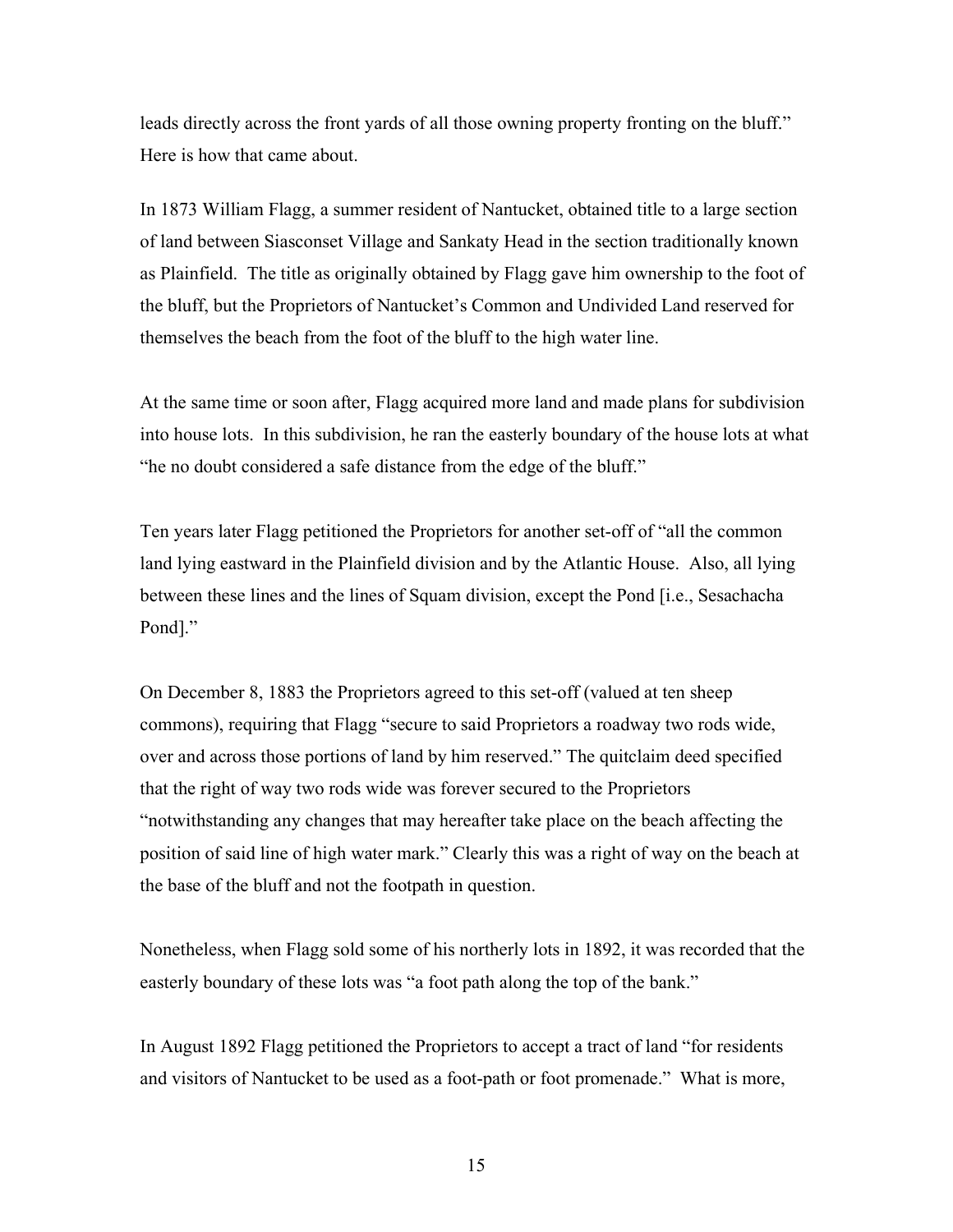the land conveyed to the Proprietors was "the strip of land covering the path and running to the foot of the bluff" where it joined with the land at the foot of the bluff that the Proprietors had reserved for themselves in the 1883 quitclaim. The Proprietors voted to accept the footpath on September 3, and Flagg conveyed the land to the Proprietors on September 21, 1892.

In the meantime Flagg had sold a block of three lots stipulating that the eastern boundary was the footpath along the bank. The following year the estate of the buyer petitioned the Land Court for title to land easterly all the way to the ocean. The Land Court judge ruled against this petition in light of the September 21, 1892 conveyance of the footpath to the Proprietors. Nonetheless the estate landscaped across the path and erected a number of buildings on the beach below the bank.

In 1924 the Town of Nantucket voted to seek title to the footpath through the Land Court, and the suggestion was made that the Proprietors resign as trustee of the strip containing the footpath and that the Town of Nantucket be appointed as trustee in their place. On May 1, 1925 the Proprietors voted to give the Town of Nantucket "a deed of release to not only the Path, but to all the land between the top and bottom of the bluff along the Path."

This brought the town into conflict with the above-mentioned estate, a conflict that the estate lost. On December 1, 1929 the Land Court legally established the footpath as belonging to the Town of Nantucket.

Since then there have been numerous complaints about blockage of access to the footpath from points along Baxter Road. Owners have put in driveways and playground equipment and landscaped across what have long been believed to be public rights of way. A 1991 investigation on behalf of the Nantucket Board of Selectmen led to the opinion that "Although the public does indeed have right of passage over the Sankaty Footpath, there do not appear to be recorded easements granting the public clear access to the footpath over the small lanes or 'abutters' ways' along the path. Neighbors have used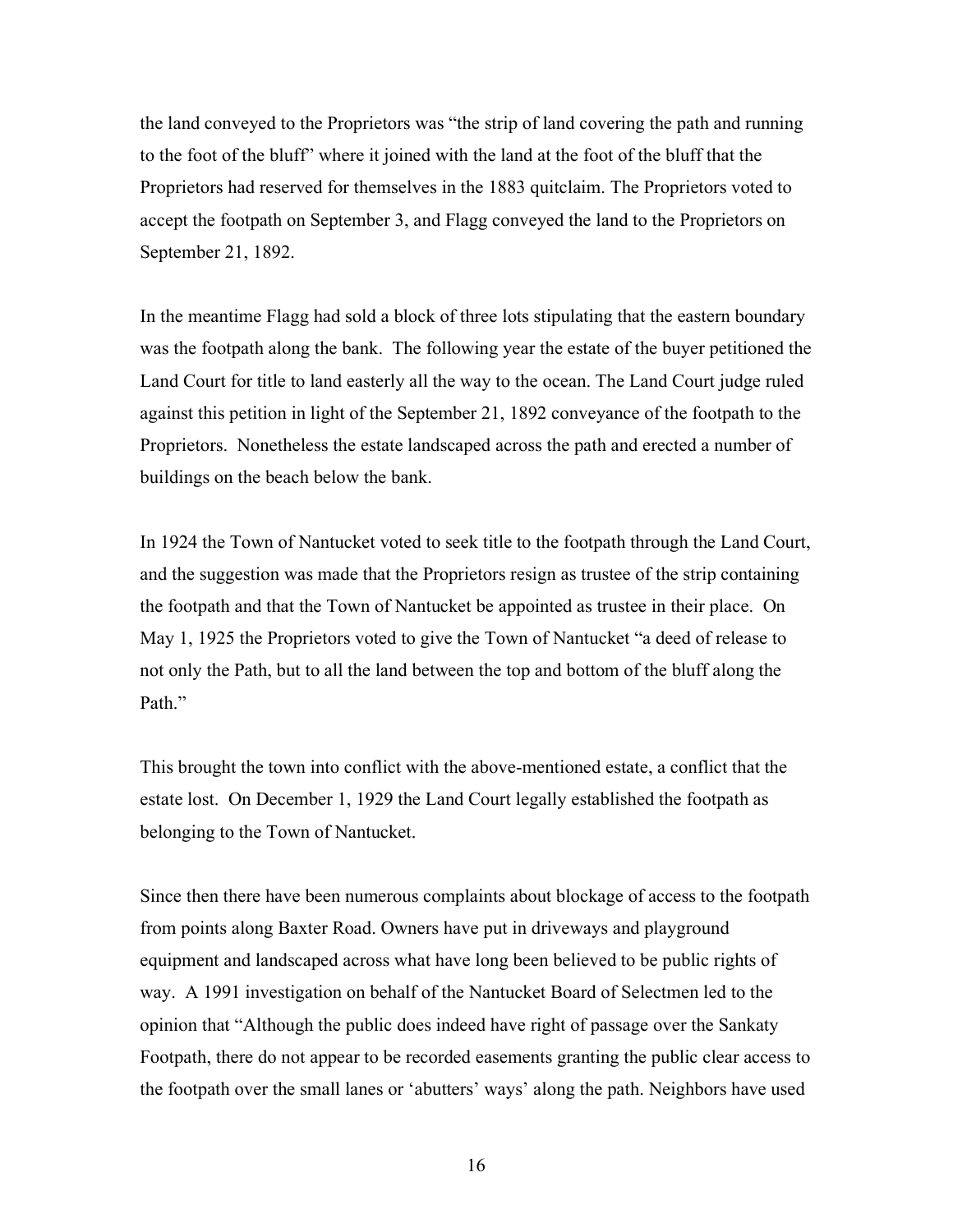these ways over the years, but the present abutters to at least two of them have effectively prevented this continued access by adding rose bushes or a driveway. It is unclear if the original subdivision plan prepared by William Flagg in 1892 granted any access rights to owners of parcels in this area other than the immediate abutters to the ways. Consequently, it appears that short of taking some or all of the paths, neither the County nor the Town can ask the abutters to refrain from preventing use of the abutters' ways as long as the public is able to continue to use the Sankaty Footpath itself."

# *1975 Road takings*

An annotated 1952 document lists 41 "Public Right of Ways to Harbors and Shores" with indication of which had been properly taken and accepted. A dozen more at various steps in the taking process were subsequently penciled in. A note at the end of the document recommends that "all accepted right of ways to harbors and shores, be permanently marked as such, by cement post with brass plate embedded and inscribed; this would be of great benefit to public and could be designated on future information maps."

Twenty years later the Town of Nantucket engaged Dr. Mary Brown to prepare a list of all Nantucket streets and roads. The product of this project is a 34-page document named "Corrected list as of 11-7-1973." The data in the document are arranged in fourteen columns. The first column contains streets listed 1-625, with an additional page listing York Street as number 262 (although number 262 in the main list is India Street). The rest of the columns provide information such as whether the street was legally taken; the year of the taking; whether a 1799 street, a private way, or an abutters' way; information about registration and recording; the number of the plan on which the way appears; and notes about special circumstances.

These two documents provide the background information for the taking of 62 "Roads and/or sections of Roads Taken under Chapter 44 of the Acts of 1975 and in Accordance with the Vote under Article 17 of the Town of Nantucket Annual Town Meeting, April, 1975." There is a document listing these roads on file at the Town Building (records of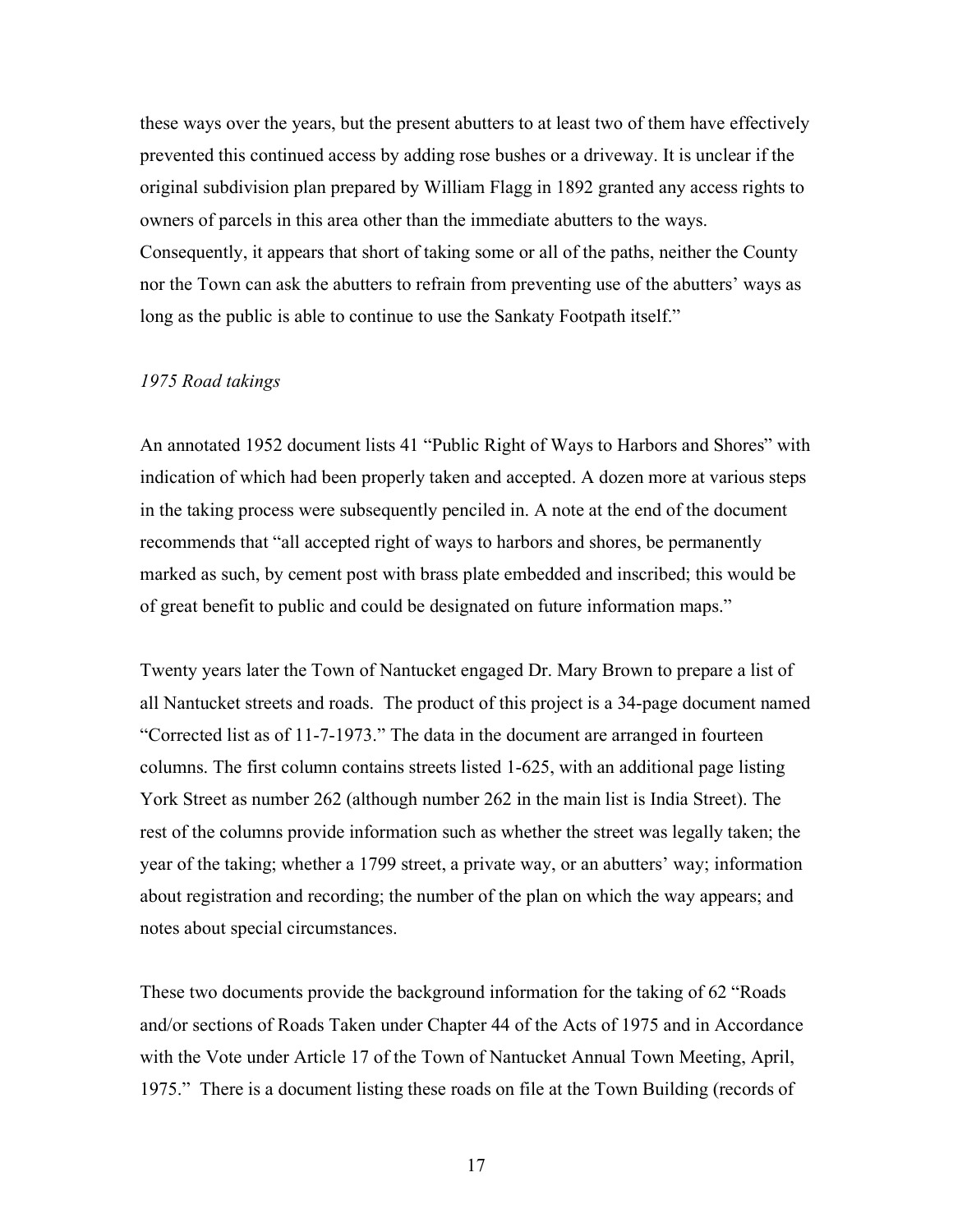the Roads and Right of Way Committee, filed under "Chapter 693"). This document lists the names of the roads taken, whether the entire road or a section thereof, whether paved, etc.

#### *Vehicles and roads*

Beginning around 1900 a few motor vehicles were brought to Nantucket by summer residents. They were unwelcome on the island, and Nantucket voters successfully requested a special act of the Massachusetts legislature to make it illegal to operate an automobile on the island. This ban was passed in 1908 and held until spring of 1918, when by a narrow vote Nantucket's male voters accepted repeal. (Women were not permitted to vote on the matter.) A main argument for repeal was expeditious delivery of mail to the Siasconset post office. Other concerns were quick response of emergency medical and fire-fighting services. Within ten days of the repeal, there were 24 automobiles and a car dealer on the island. The issues of limiting the number of vehicles on the island and coping with summer traffic have defied resolution from that day to the present.

Previous to the lifting of the ban, bicycles had become popular on Nantucket. In 1896 a bicycle path was constructed to Siasconset. The County Commissioners received a petition for a bicycle path from Madaket Road to the Wannacomet Water Company land on the North Shore in 1898. Three years later the Committee on Bicycle Paths sought funds for repairs to three existing bicycle routes and construction of a new path from Polpis Road to Wauwinet. After the repeal of the motor vehicle exclusion act, it was not until the late 1950s that bicycle path construction resumed. A new paved bicycle path to Siasconset was opened in August 1958.

Hardening the surface of Nantucket's streets and roads long preceded bicycles and automobiles. The cobblestones for Main Street were purchased and laid in 1837. Beginning in the mid 1860s there was a project of many years' duration to pave Pleasant Street from Main Street to Five Corners and thence to Surfside to create a comfortable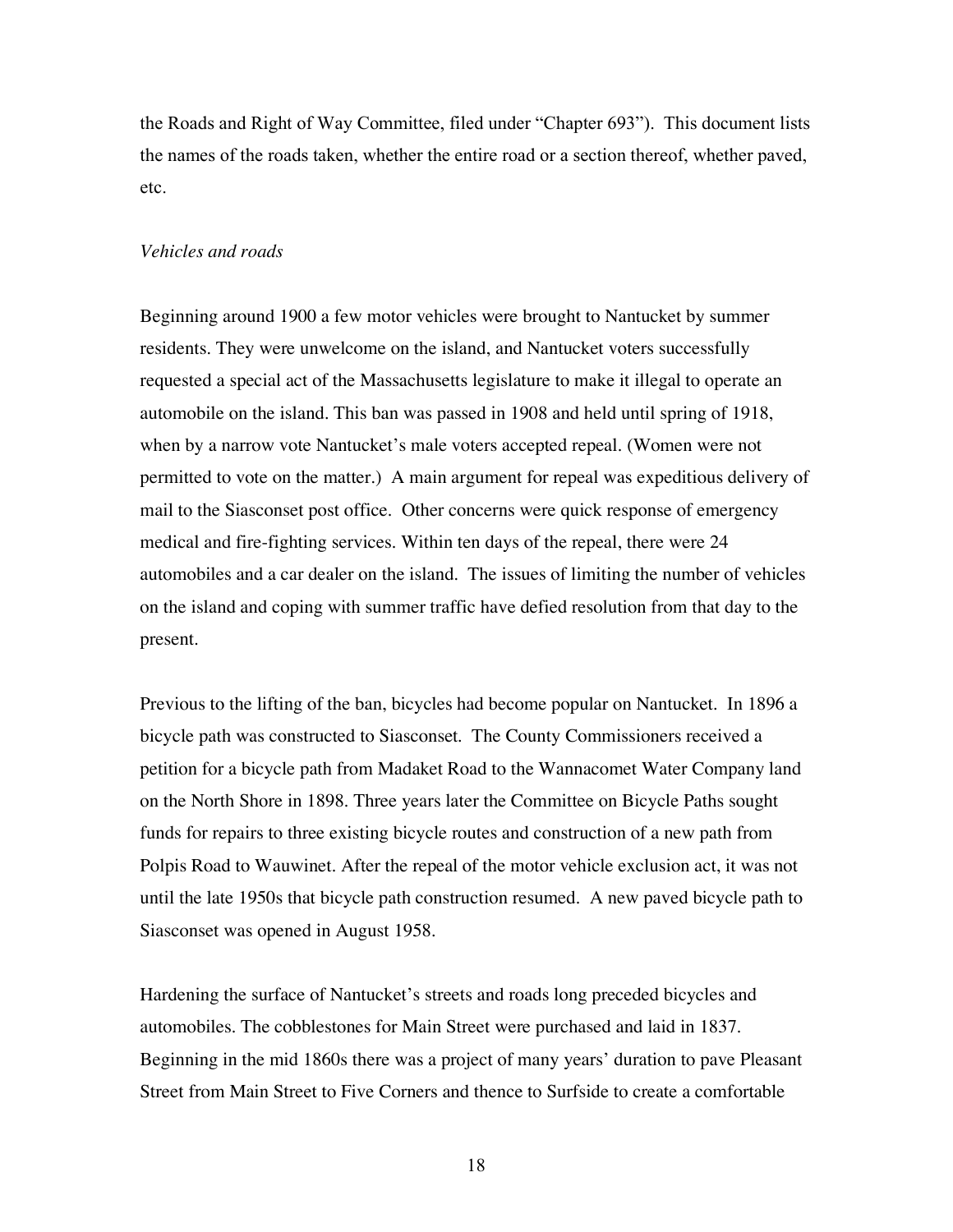carriage ride for summer visitors to the South Shore. The road to Surfside was rebuilt and repaved in 1907-08. Cliff Road was surfaced with concrete in 1910, the same year that the "State Road" to Siasconset was completed.

# *Unpaved roads, pedestrian trails and beach access as valuable public assets*

Beginning in 1928, the annual town report carried notices about the pleasure visitors to Nantucket took in driving their vehicles on Nantucket's unpaved roads. In 1931 the Nantucket's Superintendent of Highways wrote, "The appropriation for Rutted Roads should be continued, as these winding roads leading to various parts of the Island are a source of delight to our summer visitors." The out-of-town roads had become an asset, and town funds, though not always considered adequate, were expended on their maintenance. In 1951 the Highway Department report included the following recommendation: "The dirt roads were maintained as well as could be with the very limited funds available. A direct appropriation should be considered for the proper maintenance of the dirt roads and repairs of the pleasant rutted-road drives that wind over our moors." By 1954 there was a Rutted Road Program in place that continued into the 1960s.

Besides motor vehicle and bicycle routes across the island, walking trails have recently been recognized as contributing to the quality of life on Nantucket. At the 1996 Annual Town Meeting, Warrant Article 33 passed unanimously. The content of the article was "to direct the Selectmen to make pedestrian access to public property a main priority as the Town and County plan for the future, and to direct the County Commissioners to study the feasibility of creating a system of walking paths linking Nantucket town to public property in the outlying areas of Nantucket County."

From as far away as Hawaii, the Aegean islands, and the archipelagos of the Baltic Sea to as nearby as Martha's Vineyard, communities on islands that have become magnets for waterfront development struggle with the issue of restricted public beach access. This has